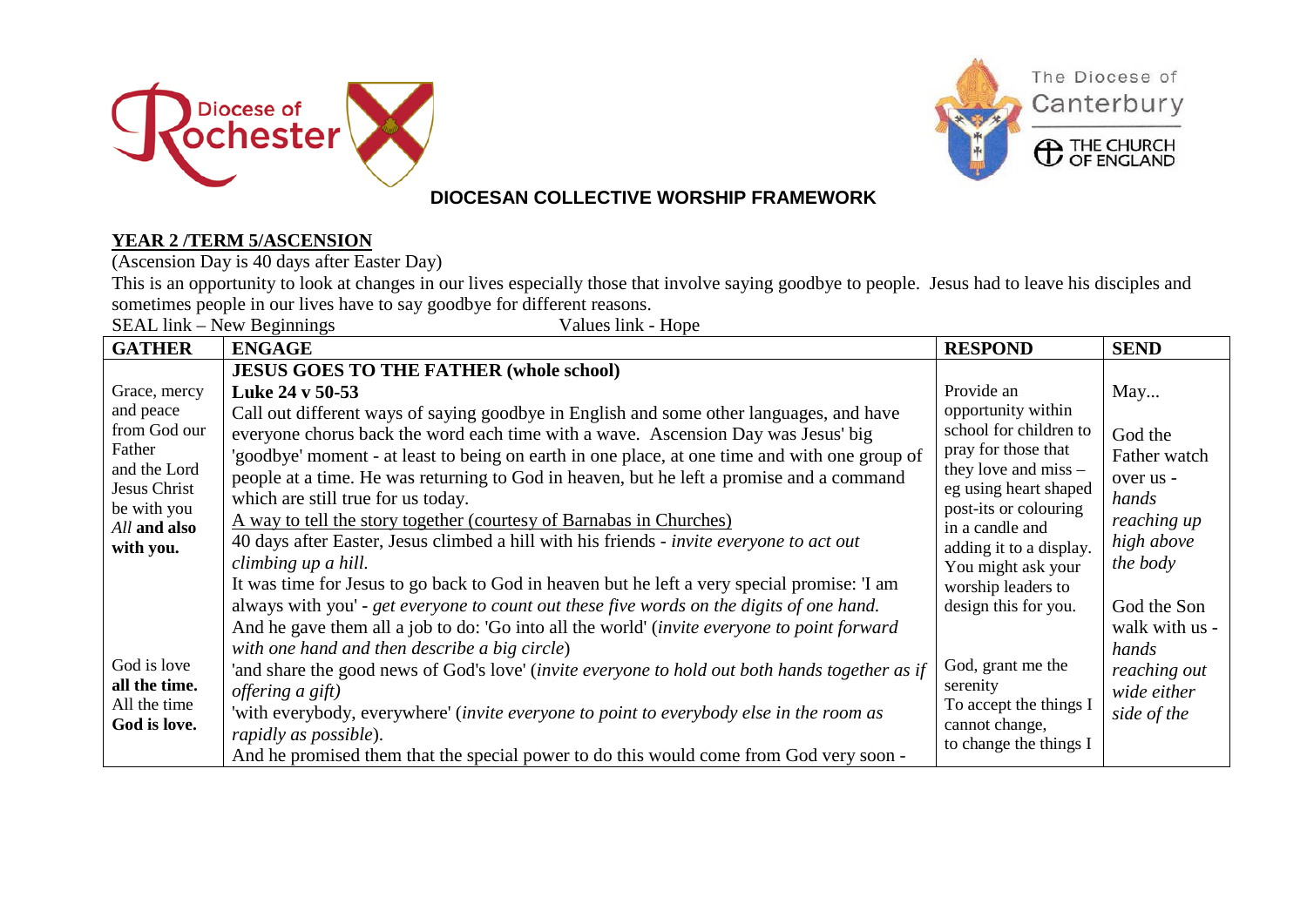





**ED** THE CHURCH

## **DIOCESAN COLLECTIVE WORSHIP FRAMEWORK**

| invite everyone to look puzzled.<br>And then Jesus disappeared before their very eyes - invite everyone to shade their eyes with<br>one hand, looking intently as Jesus leaves and then to react with amazement.<br>And the story says that angels appeared, who said that Jesus would be back one day in the<br>same dramatic way - invite a reaction of shock and joy.<br><b>BADGER'S PARTING GIFTS (whole school)</b><br>Matthew 28 v 20<br>The issue of death and parting is difficult and sensitive. This is a brilliant book with lovely<br>illustrations which will make the story come alive if you can find a way of using them. It<br>gives an important message in a form which can speak to pupils of all ages – that<br>remembering happy times and what others have taught us is vital in dealing with our sadness<br>when someone is gone<br>There are many books which deal with this - you may have your own favourites.<br>NB<br>Make sure you show the link with Christian beliefs about the hope of the resurrection, also<br>with the fact that Jesus' parting gift to the disciples was to be the Holy Spirit | can.<br>And to know the<br>difference.<br>Lord God, you are<br>my strength. Hold my<br>hand in my weakness<br>and teach my heart to<br>fly. With you, there's<br>nothing to fear,<br>nothing to worry<br>about. Hold me tight<br>in your embrace, so<br>that I can be stronger<br>than the challenges in<br>my life. Amen. | body<br>God the Spirit<br>work through<br>us - hands<br>crossed over<br>the body<br>Until we meet<br>again - shake<br>hands or<br>high-five each<br>other<br>Amen.<br>Sing 'Shalom, |
|-------------------------------------------------------------------------------------------------------------------------------------------------------------------------------------------------------------------------------------------------------------------------------------------------------------------------------------------------------------------------------------------------------------------------------------------------------------------------------------------------------------------------------------------------------------------------------------------------------------------------------------------------------------------------------------------------------------------------------------------------------------------------------------------------------------------------------------------------------------------------------------------------------------------------------------------------------------------------------------------------------------------------------------------------------------------------------------------------------------------------------------|----------------------------------------------------------------------------------------------------------------------------------------------------------------------------------------------------------------------------------------------------------------------------------------------------------------------------|-------------------------------------------------------------------------------------------------------------------------------------------------------------------------------------|
| <b>GOODBYE</b> (class or key stage)<br>Luke 24 v 50-53<br>Write up the word 'good-bye'. Ask if anyone knows where the word 'good-bye' comes<br>from? It's a shortened form of the words, 'God be with you'. (Write this next to good-bye.)<br>So every time you say good-bye to someone, you're actually saying that you want God to be<br>close to them. It's a blessing in disguise! Perhaps you want God to be with them as they set<br>out on a dangerous journey. Or maybe you know you're going to miss them and you want to                                                                                                                                                                                                                                                                                                                                                                                                                                                                                                                                                                                                  |                                                                                                                                                                                                                                                                                                                            | shalom' to<br>each other as<br>you leave<br>The peace of<br>the Lord be                                                                                                             |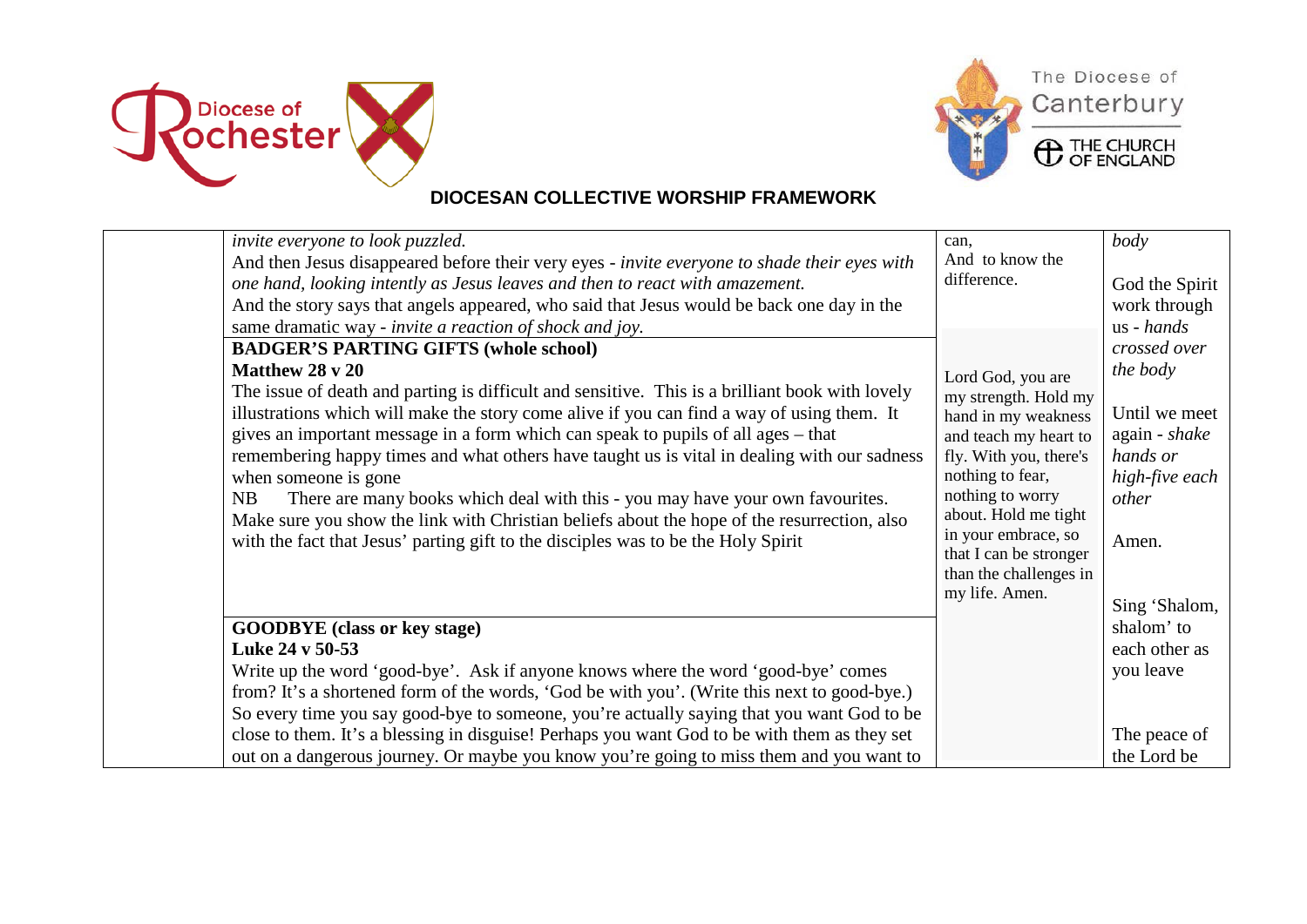





**ED** THE CHURCH

### **DIOCESAN COLLECTIVE WORSHIP FRAMEWORK**

| be sure God will be close to them even if you can't be. The French word for 'goodbye' is 'au<br>revoir' which really means 'Till we see each other again,' or 'See you again soon!' You're<br>saying, 'I'm looking forward to seeing you soon!' which is a message of hope. The German<br>is 'Auf Wiedersehen' which means the same as the French.<br>Write up these other words for good bye and the translation 'see you again soon'.<br>Does anyone know any other words for goodbye in other languages and whether they<br>mean God be with you' or the happy hopeful 'See you again soon'?<br>The disciples did not say a final goodbye to Jesus – they believed that he would come again<br>as a king. This is still a part of Christian belief. | Pray or write your<br>own peace prayers<br>for those $love -$<br>especially those who<br>are far away at them<br>moment | with you<br>And also<br>with you<br>(share The<br>Peace) |
|--------------------------------------------------------------------------------------------------------------------------------------------------------------------------------------------------------------------------------------------------------------------------------------------------------------------------------------------------------------------------------------------------------------------------------------------------------------------------------------------------------------------------------------------------------------------------------------------------------------------------------------------------------------------------------------------------------------------------------------------------------|-------------------------------------------------------------------------------------------------------------------------|----------------------------------------------------------|
| <b>PEACE</b> (class or key stage)                                                                                                                                                                                                                                                                                                                                                                                                                                                                                                                                                                                                                                                                                                                      |                                                                                                                         |                                                          |
| <b>John 14 v 27</b>                                                                                                                                                                                                                                                                                                                                                                                                                                                                                                                                                                                                                                                                                                                                    |                                                                                                                         |                                                          |
| Jesus left the gift of peace with his disciples – it was a special peace even beyond the peace                                                                                                                                                                                                                                                                                                                                                                                                                                                                                                                                                                                                                                                         |                                                                                                                         |                                                          |
| that the world is able to give. The Jewish word for peace is 'Shalom'. Wish each other<br>peace using 'Shalom'.                                                                                                                                                                                                                                                                                                                                                                                                                                                                                                                                                                                                                                        |                                                                                                                         |                                                          |
| Have your group stand in a circle. Teach the various 'Peace' greetings from around the world<br>and practise these together:                                                                                                                                                                                                                                                                                                                                                                                                                                                                                                                                                                                                                           |                                                                                                                         |                                                          |
| <i>Pace</i> (pronounced 'pachay') from Romania - along with a hug and a 'kiss' on each cheek                                                                                                                                                                                                                                                                                                                                                                                                                                                                                                                                                                                                                                                           |                                                                                                                         |                                                          |
| <i>Shanti</i> from India - along with hands in a prayer position and a simple bow                                                                                                                                                                                                                                                                                                                                                                                                                                                                                                                                                                                                                                                                      |                                                                                                                         |                                                          |
| Salaam from the Middle-East - along with a bow and one hand on the heart                                                                                                                                                                                                                                                                                                                                                                                                                                                                                                                                                                                                                                                                               |                                                                                                                         |                                                          |
| Wa from China - with hands folded across the chest and a deep bow                                                                                                                                                                                                                                                                                                                                                                                                                                                                                                                                                                                                                                                                                      |                                                                                                                         |                                                          |
| Amani from East Africa - with a hand-thumb-handshake                                                                                                                                                                                                                                                                                                                                                                                                                                                                                                                                                                                                                                                                                                   |                                                                                                                         |                                                          |
| Mir from Russia - with a great 'bear' hug!                                                                                                                                                                                                                                                                                                                                                                                                                                                                                                                                                                                                                                                                                                             |                                                                                                                         |                                                          |
| Peace from Great Britain - with a 'normal' handshake                                                                                                                                                                                                                                                                                                                                                                                                                                                                                                                                                                                                                                                                                                   |                                                                                                                         |                                                          |
| The leader then sends off the different 'peace' greetings, one after the other, to the left and                                                                                                                                                                                                                                                                                                                                                                                                                                                                                                                                                                                                                                                        |                                                                                                                         |                                                          |